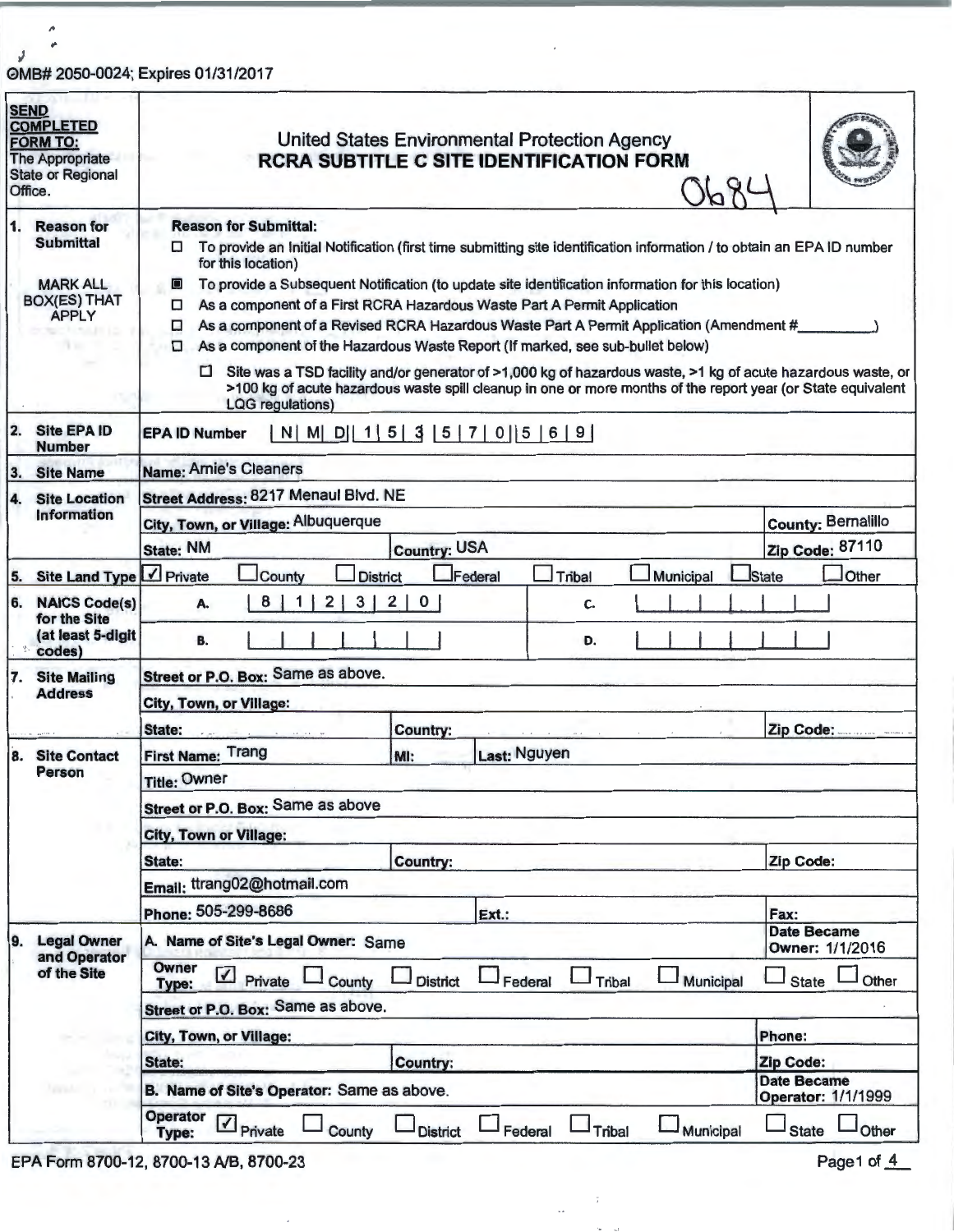EPA ID Number I NI Ml 01 I 1 I 5 I 3 I I 5 I 7 I 0 I s I 6 I 9 I OMB#: 2050-0024; Expires 01/31/2017

 $\lambda$  $\ddot{\phantom{a}}$ 

'

| A. Hazardous Waste Activities; Complete all parts 1-10.                                                                                                                                                                                                                                                                                                                                                                                                                                                                                                                                                                                                                                                                                                                                                                                                                                                       |                                 |                                                                                                                                                                                                                                                                                                                                                                                                                                                                                                                                  |
|---------------------------------------------------------------------------------------------------------------------------------------------------------------------------------------------------------------------------------------------------------------------------------------------------------------------------------------------------------------------------------------------------------------------------------------------------------------------------------------------------------------------------------------------------------------------------------------------------------------------------------------------------------------------------------------------------------------------------------------------------------------------------------------------------------------------------------------------------------------------------------------------------------------|---------------------------------|----------------------------------------------------------------------------------------------------------------------------------------------------------------------------------------------------------------------------------------------------------------------------------------------------------------------------------------------------------------------------------------------------------------------------------------------------------------------------------------------------------------------------------|
| 1. Generator of Hazardous Waste<br>YVNI<br>If "Yes," mark only one of the following - a, b, or c.<br>$\Box$ a. LQG:<br>Generates, in any calendar month, 1,000 kg/mo<br>(2,200 lbs/mo.) or more of hazardous waste; or<br>Generates, in any calendar month, or<br>accumulates at any time, more than 1 kg/mo<br>(2.2 lbs/mo) of acute hazardous waste; or<br>Generates, in any calendar month, or<br>accumulates at any time, more than 100 kg/mo<br>(220 lbs/mo) of acute hazardous spill cleanup<br>material.<br>100 to 1,000 kg/mo (220 - 2,200 lbs/mo) of<br>b. SQG:<br>non-acute hazardous waste.<br>$\sqrt{c}$ . CESQG:<br>Less than 100 kg/mo (220 lbs/mo) of non-acute<br>hazardous waste.<br>If "Yes" above, indicate other generator activities in 2-10.<br>YUNV<br>2. Short-Term Generator (generate from a short-term or one-time<br>event and not from on-going processes). If "Yes," provide an |                                 | 5. Transporter of Hazardous Waste<br>YINV<br>If "Yes," mark all that apply.<br>a. Transporter<br>b. Transfer Facility (at your site)<br>Y N V 6. Treater, Storer, or Disposer of Hazardous<br>Waste Note: A hazardous waste Part B<br>permit is required for these activities.<br>Y N V 7. Recycler of Hazardous Waste<br>8. Exempt Boiler and/or Industrial Furnace<br>YIN<br>If "Yes," mark all that apply.<br>a. Small Quantity On-site Burner<br>Exemption<br>b. Smelting, Melting, and Refining<br><b>Furnace Exemption</b> |
| YINV<br>United States Importer of Hazardous Waste<br>4. Mixed Waste (hazardous and radioactive) Generator<br>YOND<br>B. Universal Waste Activities; Complete all parts 1-2.                                                                                                                                                                                                                                                                                                                                                                                                                                                                                                                                                                                                                                                                                                                                   |                                 | Y N V 9. Underground Injection Control<br>Y N V 10. Receives Hazardous Waste from Off-site<br>C. Used Oil Activities; Complete all parts 1-4.                                                                                                                                                                                                                                                                                                                                                                                    |
| YONDY<br>1. Large Quantity Handler of Universal Waste (you<br>accumulate 5,000 kg or more) [refer to your State<br>regulations to determine what is regulated]. Indicate<br>types of universal waste managed at your site. If "Yes,"<br>mark all that apply.                                                                                                                                                                                                                                                                                                                                                                                                                                                                                                                                                                                                                                                  |                                 | Y N V 1. Used Oil Transporter<br>If "Yes," mark all that apply.<br>a. Transporter<br>b. Transfer Facility (at your site)                                                                                                                                                                                                                                                                                                                                                                                                         |
| a. Batteries<br>b. Pesticides<br>c. Mercury containing equipment<br>d. Lamps<br>e. Other (specify)<br>f. Other (specify)<br>g. Other (specify)<br><b>Destination Facility for Universal Waste</b><br>YINV<br>2.                                                                                                                                                                                                                                                                                                                                                                                                                                                                                                                                                                                                                                                                                               | □<br>□<br>❏<br>❏<br>$\Box$<br>П | 2. Used Oil Processor and/or Re-refiner<br>YUNV<br>If "Yes," mark all that apply.<br>a. Processor<br>b. Re-refiner<br>YNY<br>3. Off-Specification Used Oil Burner<br>4. Used Oil Fuel Marketer<br>YINV<br>If "Yes," mark all that apply.<br>a. Marketer Who Directs Shipment of<br>Off-Specification Used Oil to                                                                                                                                                                                                                 |
| Note: A hazardous waste permit may be required for this                                                                                                                                                                                                                                                                                                                                                                                                                                                                                                                                                                                                                                                                                                                                                                                                                                                       |                                 | Off-Specification Used Oil Bumer                                                                                                                                                                                                                                                                                                                                                                                                                                                                                                 |

.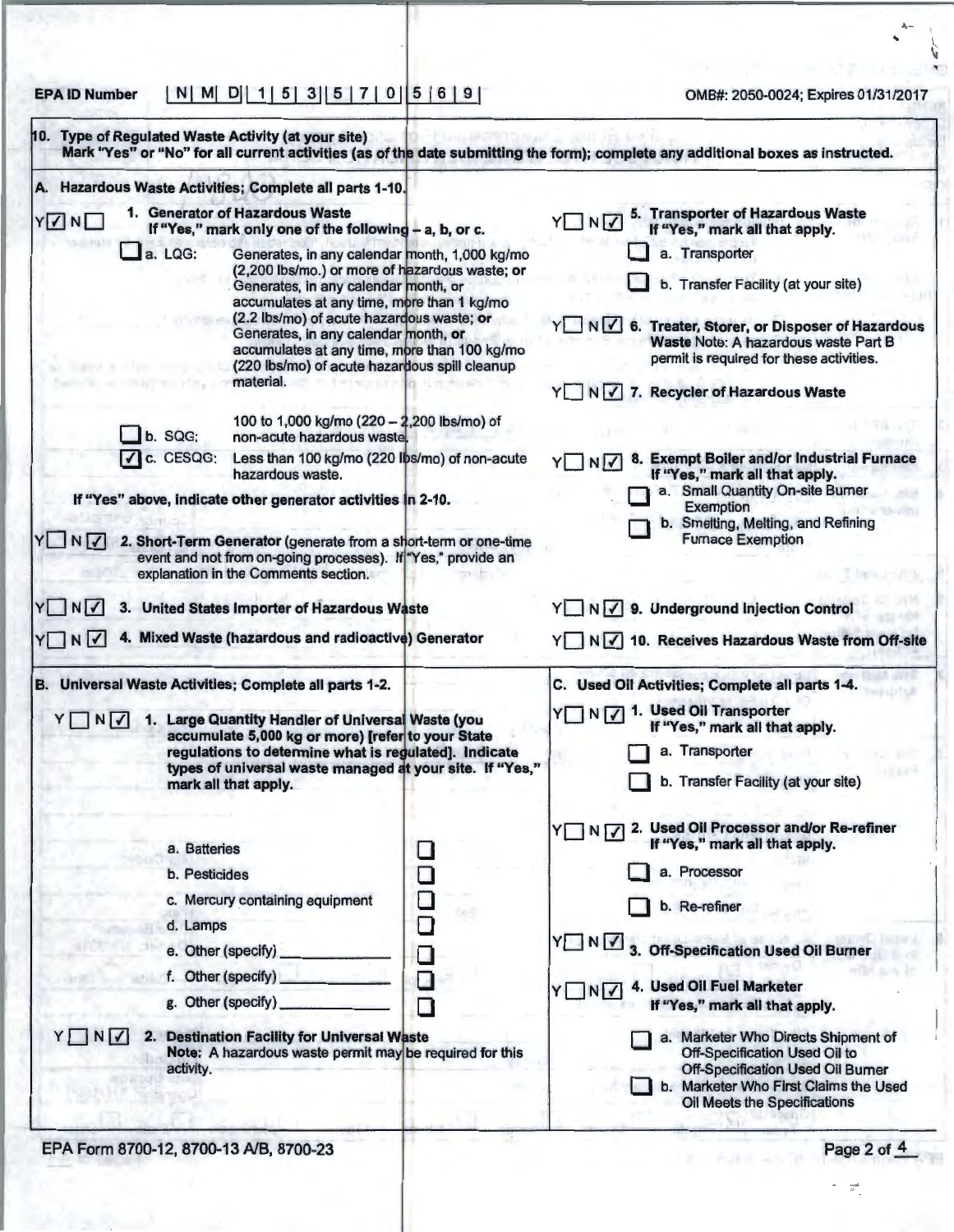## EPA ID Number I NI Ml DI I 1 I 5 I 3 I I 5 I 7 I 0 11 s I 6 I 9 I OMB#: 2050-0024; Expires 01/31/2017

-·

| D.                        | wastes pursuant to 40 CFR Part 262 Subpart K                                                                                                                                                                                                                                                                                                                                                                                                                                                                                                                                                                                  |  |  | Eligible Academic Entities with Laboratories-Notification for opting into or withdrawing from managing laboratory hazardous                                                                                                                                                |  |              |  |
|---------------------------|-------------------------------------------------------------------------------------------------------------------------------------------------------------------------------------------------------------------------------------------------------------------------------------------------------------------------------------------------------------------------------------------------------------------------------------------------------------------------------------------------------------------------------------------------------------------------------------------------------------------------------|--|--|----------------------------------------------------------------------------------------------------------------------------------------------------------------------------------------------------------------------------------------------------------------------------|--|--------------|--|
| ❖                         | You can ONLY Opt into Subpart K if:                                                                                                                                                                                                                                                                                                                                                                                                                                                                                                                                                                                           |  |  |                                                                                                                                                                                                                                                                            |  |              |  |
|                           | a college or university; AND                                                                                                                                                                                                                                                                                                                                                                                                                                                                                                                                                                                                  |  |  | you are at least one of the following: a college or university; a teaching hospital that is owned by or has a formal affiliation<br>agreement with a college or university; or a non-profit research institute that is owned by or has a formal affiliation agreement with |  |              |  |
|                           |                                                                                                                                                                                                                                                                                                                                                                                                                                                                                                                                                                                                                               |  |  | you have checked with your State to determine if 40 CFR Part 262 Subpart K is effective in your state                                                                                                                                                                      |  |              |  |
| $N$ $\checkmark$          | 1. Opting into or currently operating under 40 CFR Part 262 Subpart K for the management of hazardous wastes in laboratories<br>See the item-by-item instructions for definitions of types of eligible academic entities. Mark all that apply:<br>a. College or University<br>b. Teaching Hospital that is owned by or has a formal written affiliation agreement with a college or university<br>c. Non-profit Institute that is owned by or has a formal written affiliation agreement with a college or university<br>2. Withdrawing from 40 CFR Part 262 Subpart K for the management of hazardous wastes in laboratories |  |  |                                                                                                                                                                                                                                                                            |  |              |  |
| YUNV                      |                                                                                                                                                                                                                                                                                                                                                                                                                                                                                                                                                                                                                               |  |  |                                                                                                                                                                                                                                                                            |  |              |  |
| 11.                       | <b>Description of Hazardous Waste</b>                                                                                                                                                                                                                                                                                                                                                                                                                                                                                                                                                                                         |  |  |                                                                                                                                                                                                                                                                            |  |              |  |
| IA.<br>spaces are needed. |                                                                                                                                                                                                                                                                                                                                                                                                                                                                                                                                                                                                                               |  |  | Waste Codes for Federally Regulated Hazardous Wastes. Please list the waste codes of the Federal hazardous wastes handled at<br>your site. List them in the order they are presented in the regulations (e.g., D001, D003, F007, U112). Use an additional page if more     |  |              |  |
| D039                      |                                                                                                                                                                                                                                                                                                                                                                                                                                                                                                                                                                                                                               |  |  |                                                                                                                                                                                                                                                                            |  |              |  |
| F002                      |                                                                                                                                                                                                                                                                                                                                                                                                                                                                                                                                                                                                                               |  |  |                                                                                                                                                                                                                                                                            |  |              |  |
|                           |                                                                                                                                                                                                                                                                                                                                                                                                                                                                                                                                                                                                                               |  |  |                                                                                                                                                                                                                                                                            |  |              |  |
|                           |                                                                                                                                                                                                                                                                                                                                                                                                                                                                                                                                                                                                                               |  |  |                                                                                                                                                                                                                                                                            |  |              |  |
|                           |                                                                                                                                                                                                                                                                                                                                                                                                                                                                                                                                                                                                                               |  |  |                                                                                                                                                                                                                                                                            |  |              |  |
|                           |                                                                                                                                                                                                                                                                                                                                                                                                                                                                                                                                                                                                                               |  |  |                                                                                                                                                                                                                                                                            |  |              |  |
|                           |                                                                                                                                                                                                                                                                                                                                                                                                                                                                                                                                                                                                                               |  |  |                                                                                                                                                                                                                                                                            |  |              |  |
|                           |                                                                                                                                                                                                                                                                                                                                                                                                                                                                                                                                                                                                                               |  |  |                                                                                                                                                                                                                                                                            |  |              |  |
| B.<br>spaces are needed.  |                                                                                                                                                                                                                                                                                                                                                                                                                                                                                                                                                                                                                               |  |  | Waste Codes for State-Regulated (i.e., non-Federal) Hazardous Wastes. Please list the waste codes of the State-Regulated<br>hazardous wastes handled at your site. List them in the order they are presented in the regulations. Use an additional page if more            |  |              |  |
|                           |                                                                                                                                                                                                                                                                                                                                                                                                                                                                                                                                                                                                                               |  |  |                                                                                                                                                                                                                                                                            |  |              |  |
|                           |                                                                                                                                                                                                                                                                                                                                                                                                                                                                                                                                                                                                                               |  |  |                                                                                                                                                                                                                                                                            |  | $\mathbf{1}$ |  |
|                           |                                                                                                                                                                                                                                                                                                                                                                                                                                                                                                                                                                                                                               |  |  |                                                                                                                                                                                                                                                                            |  |              |  |
| $\mathcal{A}_i$           |                                                                                                                                                                                                                                                                                                                                                                                                                                                                                                                                                                                                                               |  |  |                                                                                                                                                                                                                                                                            |  |              |  |
|                           |                                                                                                                                                                                                                                                                                                                                                                                                                                                                                                                                                                                                                               |  |  |                                                                                                                                                                                                                                                                            |  |              |  |
|                           |                                                                                                                                                                                                                                                                                                                                                                                                                                                                                                                                                                                                                               |  |  |                                                                                                                                                                                                                                                                            |  |              |  |
|                           |                                                                                                                                                                                                                                                                                                                                                                                                                                                                                                                                                                                                                               |  |  |                                                                                                                                                                                                                                                                            |  |              |  |